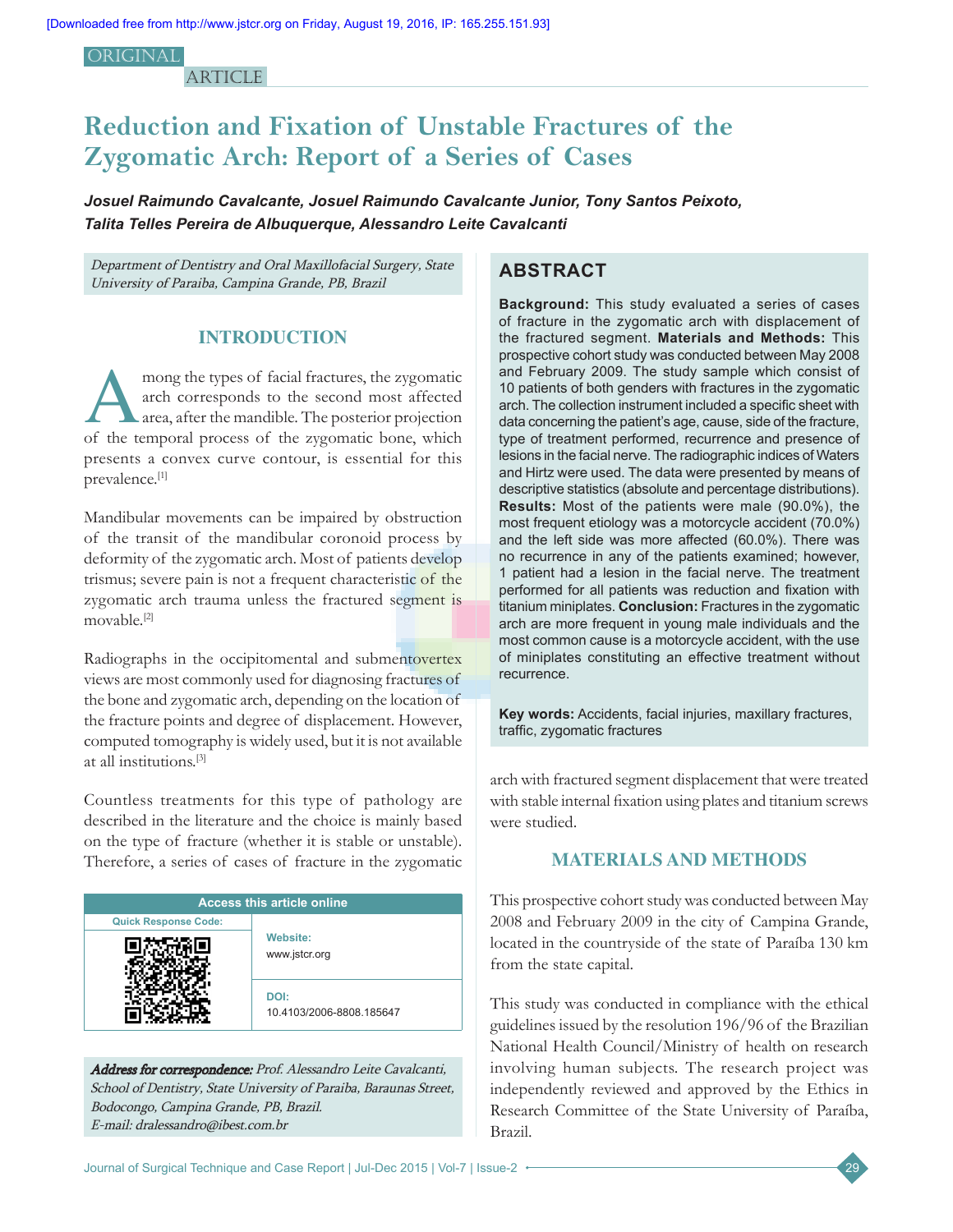Cavalcante, *et al*.: Unstable fractures of the Zygomatic Arch

#### **DISCUSSION**

The study population consisted of 10 patients who were recruited by means of a spontaneous referral by Hospital Antonio Targino, which is a reference center for urgent and emergency treatment of trauma victims. The inclusion criterion adopted was the presence of an isolated fracture in the zygomatic arch. Data were collected by a single researcher and registered in a specific sheet. The following variables were analyzed: Gender, cause of trauma, side of the fracture, type of treatment, recurrence and lesions in the facial nerve. The Waters and Hirtz radiographic indices were used, because both can confirm the presence of fractures in the zygomatic arch with displacement of the fractured segment.

The treatment for all patients was a reduction of the open area by a preauricular approach, with dilation of the skin in posteroanterior direction and a small incision over the zygomatic arch, enabling a good detachment of adjacent tissues; after the reduction, the rigid internal fixation was held with 2.0 mm straight miniplates and cortical screws  $(2 \text{ mm} \times 5 \text{ mm})$ .

Data were organized with the aid of Epi-Info version 3.4 (Centers for Disease Control and Prevention, Atlanta, GA, USA). Descriptive statistics techniques were also used by means of absolute and percentage distributions.

# **RESULTS**

Most of the subjects were male (90%), with a mean age of 30.6 years and motorcycle accident was the major cause (70%). Regarding the side of the fracture, the left side was the most affected (60%). A lesion in the facial nerve was present owing to the type of wound in the case of only 1 patient; however, recurrence was not observed, as shown in Table 1.

Fractures in the zygomatic complex represent a common facial trauma and the second or third most frequent fracture; this expressive occurrence is attributed to the prominent position of these bones in the facial skeleton.[4]

Alterations in the zygomatic arch conformation $[2]$  and locking of movement of the mouth opening derived from obstruction in the course of the mandibular coronoid process by deformity of the arch and the resulting discomfort are common clinical findings in zygomatic arch fractures.[1,2] Thus, the diagnosis of this condition is based on the patient's history and clinical examination and complemented by radiographic examination.[5]

Characteristics of the occurrence of these fractures, such as incidence, etiology, age and gender, vary mainly due to the socio-economic and educational conditions of the study population.<sup>[2,4]</sup> A greater proportion of male patients was observed in this study, a finding also reported by other authors, with percentages of 83.6%<sup>[6]</sup> and 79.5% respectively.[7]

With regard to age group, most of the patients were between 20-year and 35-year-old, confirming the statement that young adults are most commonly affected, as previously described.<sup>[3,6]</sup> The predominance of younger male patients is linked to the consumption of alcohol and participation in sports activities.[8]

Causes of the zygomatic arch fractures are varied, including physical assault,<sup>[4]</sup> car accidents,<sup>[3]</sup> falls<sup>[6]</sup> and work and sports accidents.[9] In the present work, among the 10 cases analyzed, 7 were consequences of motorcycle accidents, confirming the findings reported in the literature that highlight the wide use of this means of transportation regionally.[4] In this sense, some authors have already highlighted that in the city of

|  |                                        | Table 1: Patient distribution according to gender, age, etiology, affected side, treatment, presence of lesion in the |  |  |  |  |  |
|--|----------------------------------------|-----------------------------------------------------------------------------------------------------------------------|--|--|--|--|--|
|  | nerve, follow-up period and recurrence |                                                                                                                       |  |  |  |  |  |

| N              | Gender | Age | Etiology            | Side | Treatment                        | Nervous lesion | Follow-up (months) | Recurrence |
|----------------|--------|-----|---------------------|------|----------------------------------|----------------|--------------------|------------|
|                | Μ      | 46  | Motorcycle accident | R    | Reduction+2 mini-plates (2.0 mm) | <b>No</b>      | 14                 | No         |
| $\overline{2}$ | M      | 23  | Sports accident     |      | Reduction+1 mini-plate (2.0 mm)  | <b>No</b>      |                    | <b>No</b>  |
| 3              | M      | 35  | Motorcycle accident |      | Reduction+1 mini-plate (2.0 mm)  | <b>No</b>      |                    | <b>No</b>  |
| 4              | M      | 20  | Motorcycle accident |      | Reduction+1 mini-plate (2.0 mm)  | <b>No</b>      |                    | <b>No</b>  |
| 5              | M      | 30  | Physical assault    | R    | Reduction+1 mini-plate (2.0 mm)  | <b>No</b>      |                    | <b>No</b>  |
| 6              | F      | 44  | Motorcycle accident | R    | Reduction+1 mini-plate (2.0 mm)  | <b>No</b>      |                    | <b>No</b>  |
|                | M      | 22  | Motorcycle accident | R    | Reduction+1 mini-plate (2.0 mm)  | <b>No</b>      |                    | <b>No</b>  |
| 8              | M      | 22  | Motorcycle accident |      | Reduction+1 mini-plate (2.0 mm)  | <b>No</b>      |                    | <b>No</b>  |
| 9              | Μ      | 32  | Motorcycle accident |      | Reduction+1 mini-plate (2.0 mm)  | <b>No</b>      |                    | No         |
| 10             | M      | 32  | <b>FAB</b>          |      | Reduction+1 mini-plate (2.0 mm)  | Yes            |                    | <b>No</b>  |

FAB: Firearm bullet